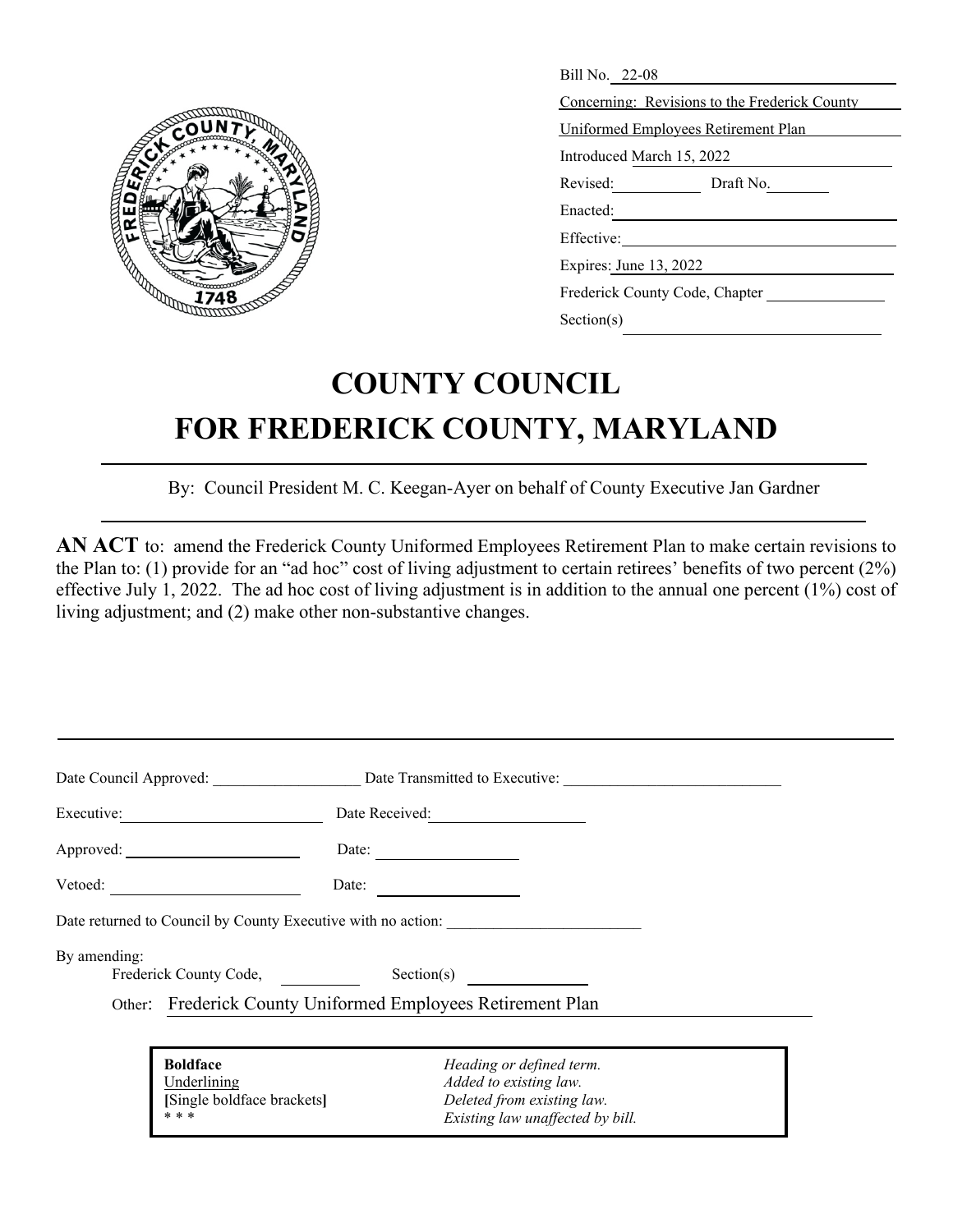By Bill No. 21-05, the County established a retirement plan for the uniformed employees of the Frederick County Government, effective July 1, 2021.

The County Council of Frederick County, Maryland, deems it appropriate to make certain revisions to the Plan to: (1) provide for an "ad hoc" cost of living adjustment to retirees' benefits of two percent (2%) of the retirees' monthly benefit payment, depending on the retiree's date of retirement. The ad hoc cost of living adjustment is in addition to the annual one percent (1%) cost of living adjustment; and (2) make other non-substantive changes.

NOW, THEREFORE, BE IT IN ENACTED, that the Frederick County Uniformed Employees Retirement Plan be, and it is hereby, amended as shown on the attached Exhibit 1.

> M. C. Keegan-Ayer, President County Council of Frederick County, Maryland